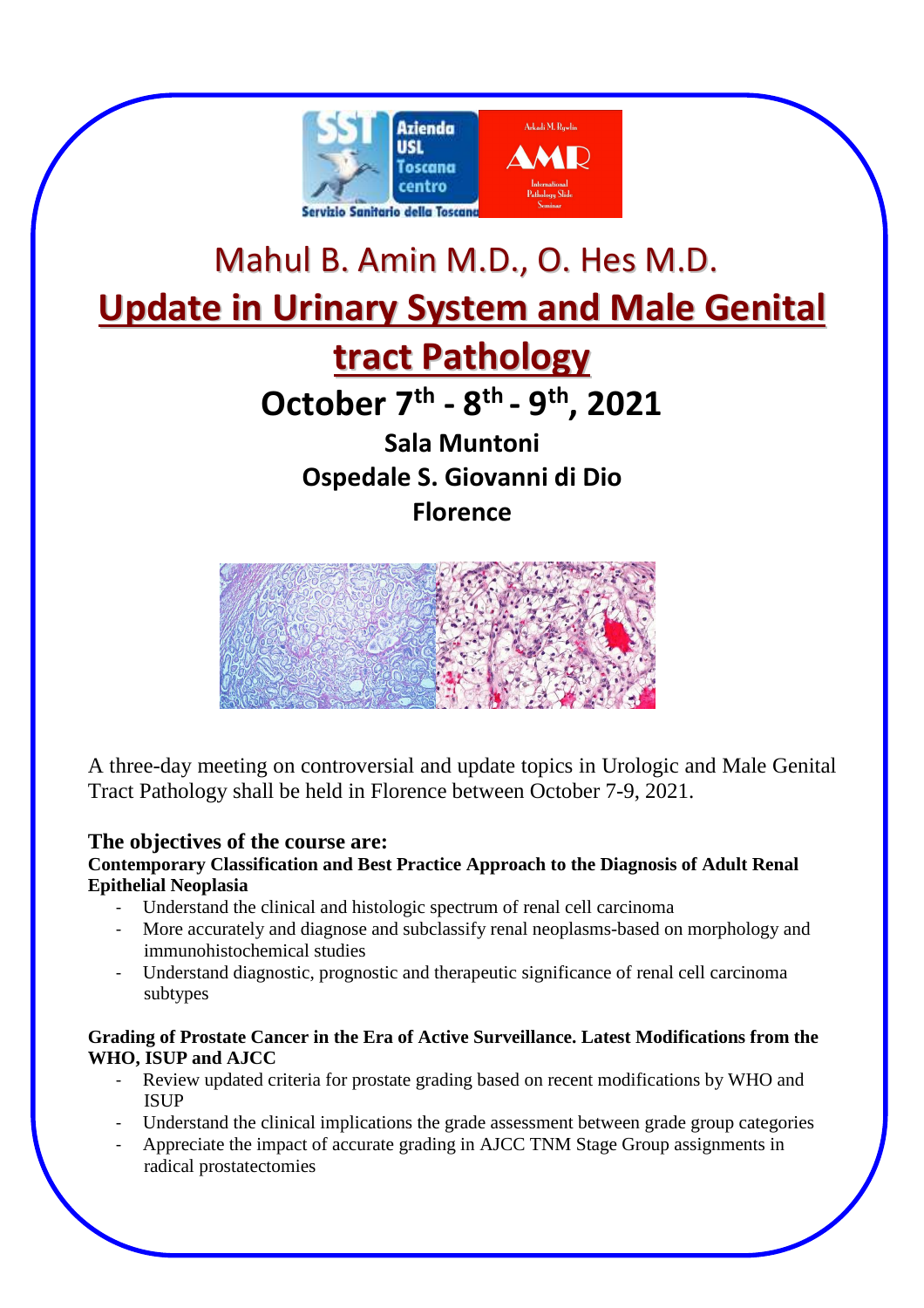**Common Problems in Grading Flat and Papillary Lesions of the Urinary Bladder in Clinical Practice: Dysplasia, CIS, and Papillary Cancers** 

- Review the nomenclatural system for flat, papillary and inverted urothelial lesions of the bladder
- Understand the criteria for accurate grading in flat and papillary urothelial lesions on the bladder
- Appreciate the prognostic significance of grading of urothelial lesions

The course is designed for practicing surgical pathologists, surgeons, urologists and biologists.

# **COURSE FACULTY**

**Mahul B. Amin** Clinical Professor of Pathology and Laboratory Medicine, University of Tennessee Health Science Center, USA Adjunct Professor of Urology, USC Keck School of Medicine, USA

**O. Hes** Charles University Department of Pathology Faculty of Medicine, Plzen Czech Republic

# **October 7th, 2021**

( Moderators: Prof. A. Maiorana, Dr. A. Cassisa, Dr. T. Salviato)

13.30- 14.00. Participants registration 14.00-15.45. Classification of Urologic Cancer - new paradigms including WHO 2021. (Mahul B. Amin) 15.45-17.00. Eosinophilic Tumors of kidney (O. Hes) 17.00-17.30. Coffee break 17.30-19.00. Interactive slide seminar "A" Uropathology (Mahul B. Amin, O.HES)

# **October 8th, 2021**

(Moderators: Prof. A. Maiorana, Dr. A. Cassisa, Dr. T. Salviato)

09.00-10.30. Role of Pathologist in Management (Histologic Diagnosis) of Testis Cancer (Mahul B. Amin) 10.30-11.00. Coffee break 11.00-13.00. Interactive slide seminar "B" Uropathology (Mahul B. Amin) 13.00-14.30. Lunch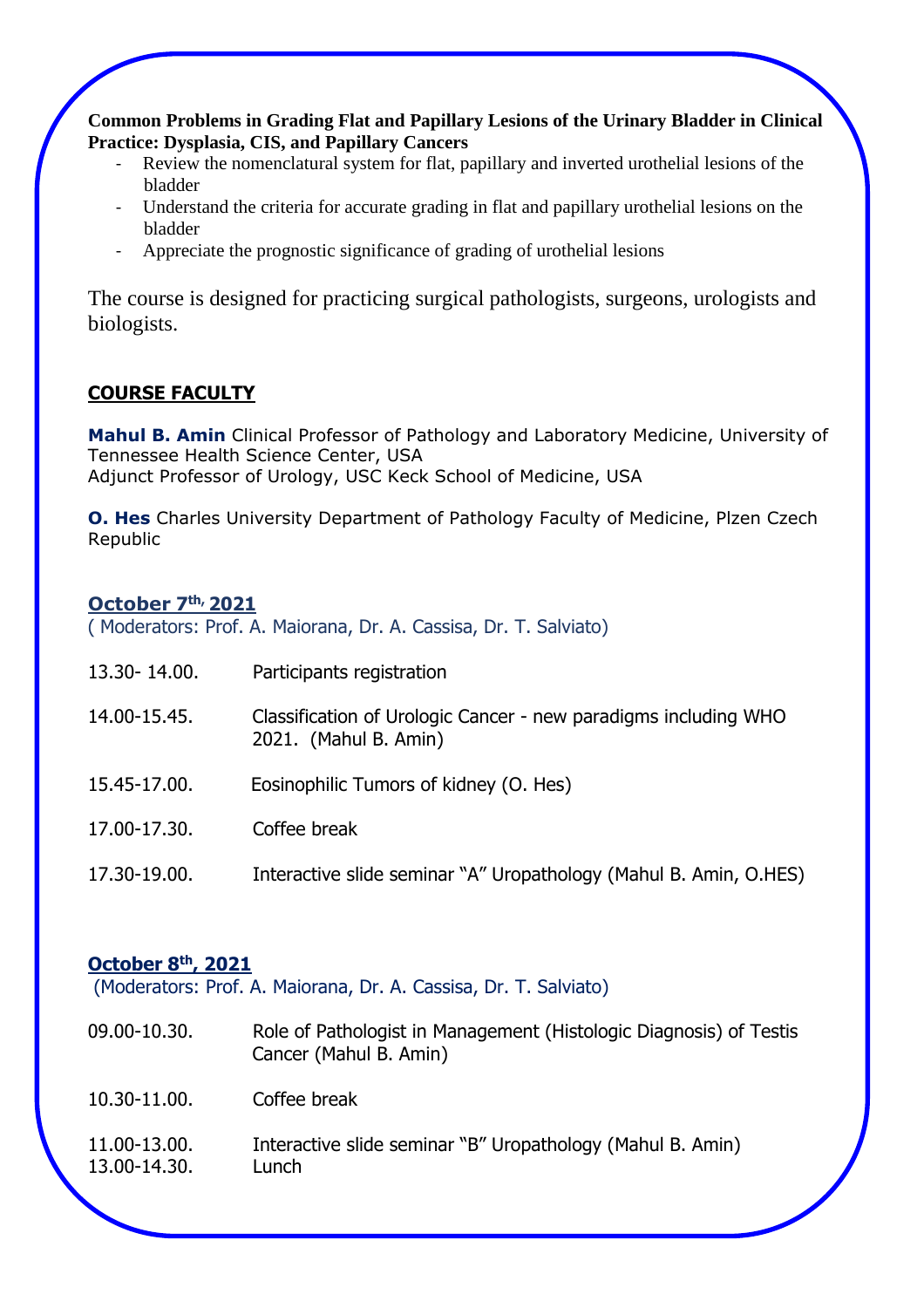| $14.30 - 16.00.$ | Contemporary Approach to IHC Diagnosis of renal and bladder tumors<br>$(O.$ Hes $)$ |
|------------------|-------------------------------------------------------------------------------------|
| 16.00-16.30.     | Coffee break                                                                        |
| 16.30-18.00.     | Interactive slide seminar "C" uropathology (O. Hes)                                 |

# **October 9th, 2021**

(Moderators: Dr. L. Reggiani Bonetti, Dr. A. Cassisa, Dr T. Salviato)

- 09.00-10.30. Contemporary approach to prostatic pathology (Mahul B. Amin)
- 10.30-10.45. Coffee break
- 10.45-12.45. Interactive slide seminar "D" uropathology (Mahul B. Amin)
- 12.45-12.55. Ex vivo fluorescence confocal microscopy in prostatic pathology: The experience of University of Modena (R. Bianchi, S. Caramaschi)
- 12.55-13.05 Ex vivo fluorescence confocal microscopy in Urothelial Cancer: The experience of University Campus Bio-Medico of Rome (A. Crescenzi)
- 13.05-13.30. CME questionnaire and Final remarks

### **CONFERENCE LOCATION**



**Sala Muntoni Ospedale S. Giovanni di Dio Via Torregalli, 50143 Firenze**